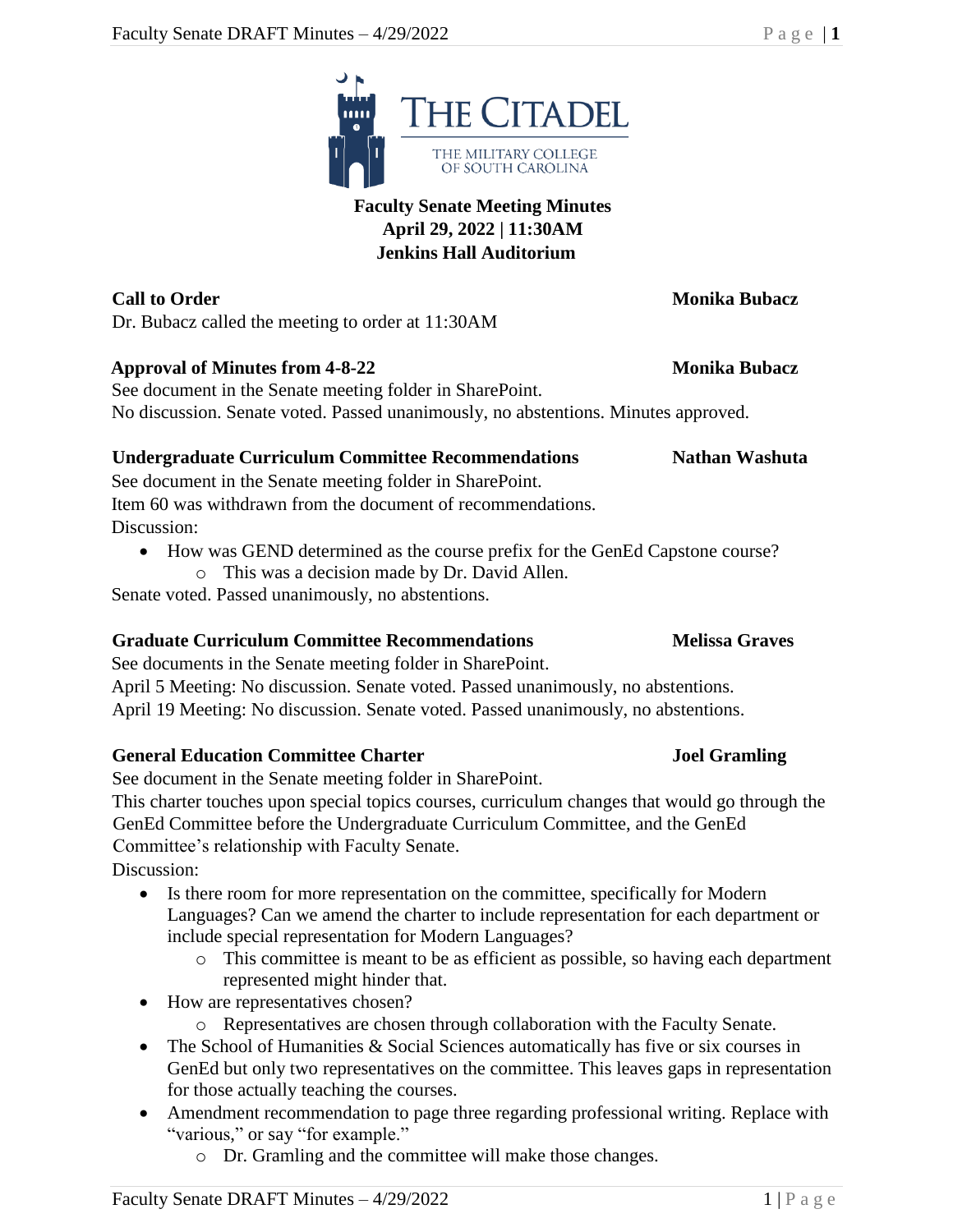A motion was made to table the charter until the August 2022 meeting. Senate voted. Passed unanimously, no abstentions. Charter will be resubmitted for consideration next academic year.

## **Update from the Provost Sally Selden**

So far, we have received 788 deposits for Fall 2022 and we should hit our first goal of 800 by May 1.

Stevens Barracks renovation planning is in the works and is currently being discussed at the Vice Presidential level. A plan will be solidified by Fall 2022.

CSI enrollment is going very well. Thank you to everyone here for your help with Admitted Students Day. COL Robinson is happy with the level of participation he has already seen for CSI. Students who participate in CSI do better at the beginning of the fall semester in August. Additionally, the school has started a Citadel Connections program, which will allow knobs to request placement in the same company as others from their hometown. This is expected to help with retention.

We are losing two people: Kyle Herron as Chief Information Officer and Dr. Robert Rabb as Professor and Department Head of Mechanical Engineering. We will be searching for a new CIO this summer. Our ERP system, Banner, will be replaced by next year; we will need someone to help guide this. Dr. Rabb is moving on to Penn State, where he will be an Associate Dean for Education for the College of Engineering.

Presentation from Dr. Zane Segle – The Study Abroad Process

Dr. Segle spoke specifically about Faculty-led programs. If you would like to lead a study abroad program, please speak to Dr. Segle.

Dr. Segle explained the processes by which students are approved to participate in Study Abroad programs. Initial approval is just the beginning of the process.

Example: what if they apply for Study Abroad in the summer during fall and get in trouble before then? At various points during the year, the Study Abroad office notifies the Commandant's office. During the Spring semester, final review is sent to the Commandant's office before summer study abroad. Even if a student is approved by other entities, the program director has the final say (student might be struggling with their GPA but is still allowed to go, or student might not have recorded transgressions but the faculty member has concerns, etc.). Students also sign a conduct form as a reminder that their conduct before leaving could lead to them forfeiting approval and funding (as can their behavior while abroad during the program). Campus entities and the Study Abroad office deal with gray areas.

Questions?

- How do the students register once they are done with the application/vetting process?
	- o The Study Abroad Office and program directors work with the student and the Registrar's office for this (speak to Ashley Dudley in the Study Abroad office).
	- o Do not assume that it is taken care of already faculty need to be active in the registration process for the student.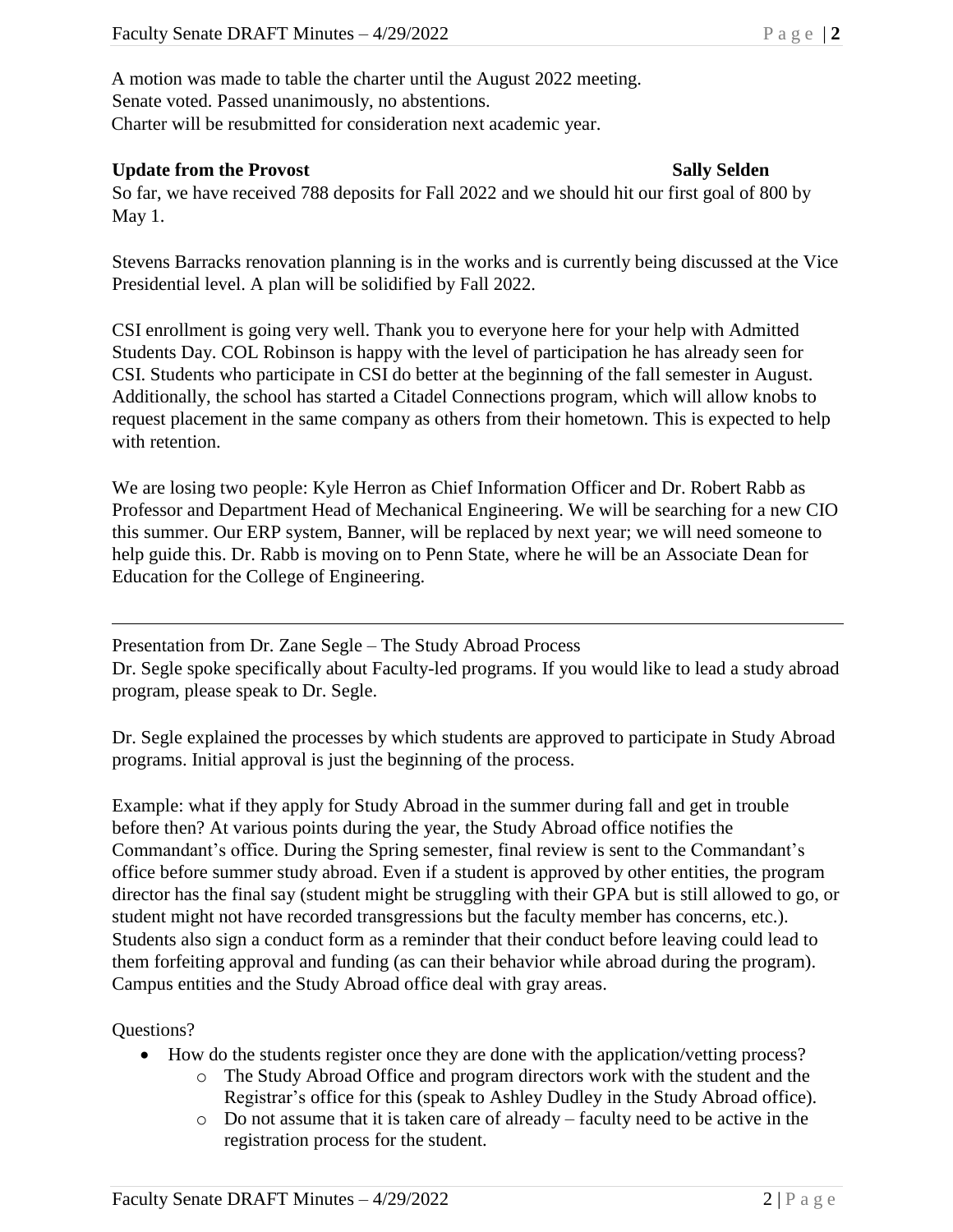- How can faculty check about suspended passports and students who are legally prevented from traveling during vetting process? Can/do we ask on any forms (about any actions against them unrelated to campus)?
	- o Not currently part of the forms because we rely on the Commandant's Office and CAS status.
		- Can we add this to the process?
			- Yes we need to talk to Mark Brandenburg/legal to make the language right.
			- If we find students in this situation, who has the conversation and makes the judgment call?
	- o Mention of recent article in *The State* newspaper
		- There should be some way to flag this information before approving travel/representation.
		- **I.** In this instance, the student's record had been flagged in CAS as having a pending court date but not pending discipline. Thus it was not flagged for those making the scholarship awards and entities vetting the student but allowed for due process.
		- Leadership is stepping back to look at the process and make sure this does not happen again.
- The Study Abroad Office is continuing to work closely with other offices regarding the vetting and approval process, especially considering recent events.
	- o The Estonia program is at risk anyway because of the current climate (decision will be made by June 1).
	- o School of Humanities & Social Sciences gave a response regarding the scholarship situation for the student in question:
		- The School's instinct is to provide money to as many qualified students as possible. Student in question was given funding because SHSS did not know about their history and was not informed of any issues by other entities. Even if SHSS had known this information, there is still the issue of due process.
- Recognition was given to the Study Abroad office and staff for their doing a great job in being flexible and hands-on in dealing with crises as they arise (medical emergencies, approvals, violations, etc.).
- Dr. Selden and the Commandant have discussed the recent issues. The Commandant's Office will continue to head issues like this and are working on updating CAS system to accommodate these situations in order to prevent something like this happening again.

If you have any questions or ideas regarding the Study Abroad programs and processes, please stop by their office.

Dr. Selden recognized the Faculty Senate Executive Committee. Thank you for your service and hard work. We are sad to say goodbye to Elizabeth Connor, who is retiring. Good luck with exams and grading!

## **Anita Zucker Institute for Entrepreneurial Educational Leadership (AZIEEL)**

**Lee Westberry**

See slides in the Senate meeting folder in SharePoint.

This center is meant to serve the state of South Carolina.